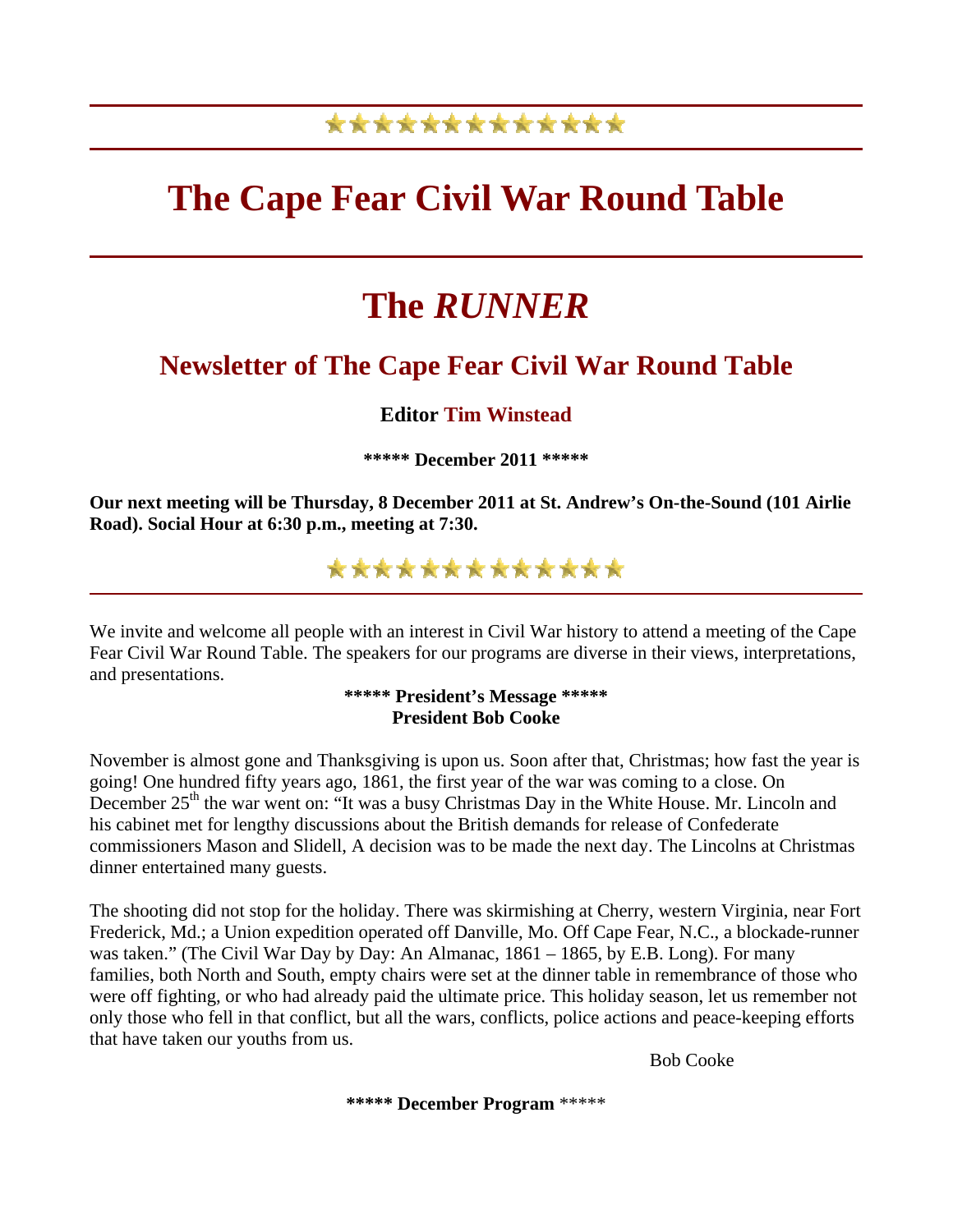### *No Good Like It Is*



Wilmington native, **Mike Long,** will share a story of the Eighth Texas Cavalry (Terry's Texas Rangers) during the Civil War. He will follow two central characters from pre-war days in the Indian Territory, through their adventures during the war, and finally through their efforts to return to Texas during the dying days of the Confederacy. This presentation will be a "rip roaring" adventure that will provide an entertaining evening.

Join us on Thursday evening, 8 December, as Mike spins a web that promises to trap many of the emotions that charged the atmosphere during the Civil War.



**McKendree R. (Mike) Long III,** is a former soldier with two tours as an advisor to South Vietnamese Army units. His awards and decorations include the Parachutist Badge, the Combat Infantryman's Badge, the Silver Star, and the Vietnamese Cross of Gallantry (Gold and Silver Stars).

After retiring from the Army in 1980, he was a financial advisor with a major investment firm for 29 years. He now devotes his time to his family, his writing, his guns, and travel.

Married in 1960, he and his wife Mary have two married daughters and four grandchildren. He is a gun enthusiast, life member of the NRA and VFW, and is active in Sertoma. He is often found on Seabrook Island, S.C.

 Editor **\*\*\*\*\* Raffle Winners \*\*\*\*\* Raffle Master: Ed Gibson**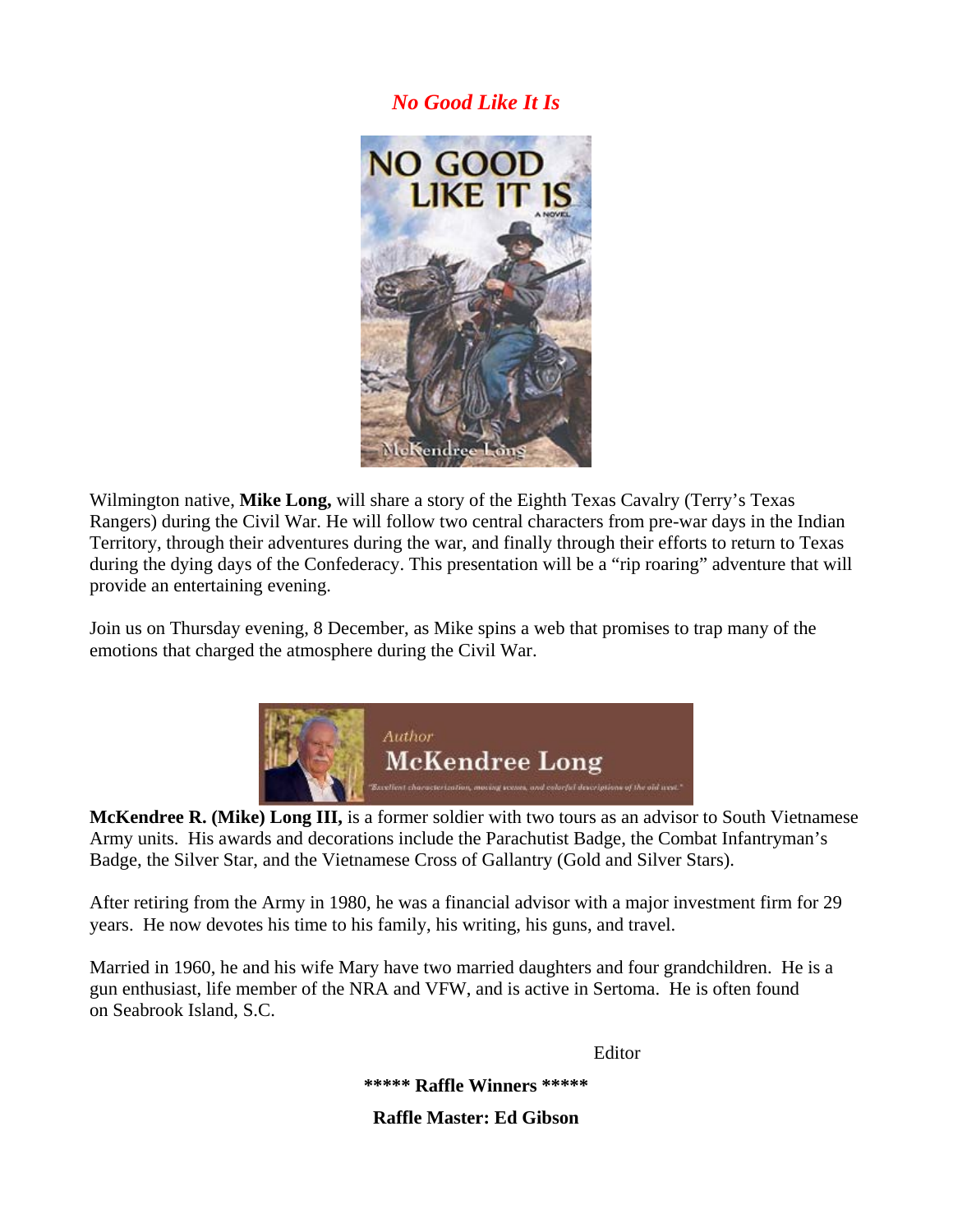If you have books, prints, or other items that you would like to donate to the CFCWRT raffle, talk to Ed at our next meeting.

## **October Meeting:**

| Gary Henderson        |
|-----------------------|
| Ed Gibson             |
| <b>Richard Covell</b> |
| Linda Lashley         |
| Eric Kozen            |
| Gretchen Kozen        |
|                       |
| Linda Lashley         |
| Mary Royal            |
| Dick Covell           |
| Palmer Royal          |
| <b>Sam Flowers</b>    |
| Ed Gibson             |
|                       |

#### **\*\*\*\*\* Trivia Questions December 2011 \*\*\*\*\***

**1 –** The Eighth Texas Cavalry was mustered into Confederate service at Houston in September 1861. The Eighth was initially led by Benjamin Franklin Terry; hence, their name Terry's Texas Rangers. Where did the Texans first charge into battle?



**Terry's Texas Rangers**

**2–** On July 23, 1864, General John Bell Hood asked the commander of the Eighth Texas to provide him with a capable officer and men to reconnoiter Sherman's artillery batteries which were shelling Atlanta. Who was that officer and what became of this detached unit?

**3 –** The Eighth Texas served mainly in the Western Theater, but their last action was with Joseph E. Johnston's army in North Carolina. What was the last major battle in which these veteran Texans were engaged? Who was their newest and youngest member when they engaged in this battle?

**4 –** Who surrendered the city of Raleigh and the state of North Carolina to General William T. Sherman?

**5 –** How did Ella Swain's mother react to the presence of a Yankee officer in her home?

**6 –** Ella Swain and Smith Atkins were married on August 23, 1865. What was the reaction of University of North Carolina students to the ceremony that took place in the Swain home on Franklin Street?

\*\*\*\*\* **Member News** \*\*\*\*\*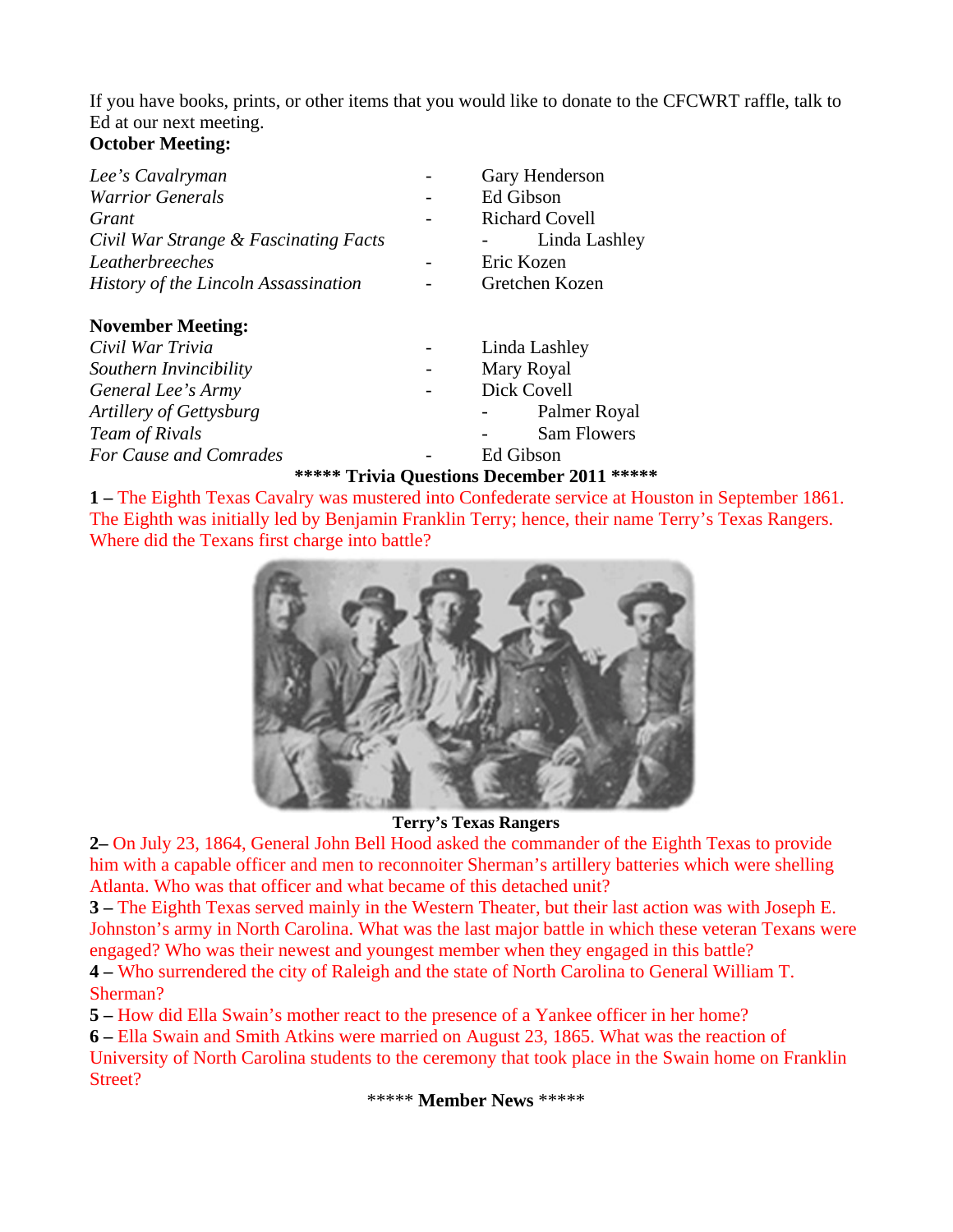If you have member news that you think would be of interest to CFCWRT membership, let me know about it.

**1 –** Please welcome new members, **Beverly Blanton** and **John Dwight,** to the Cape Fear Civil War Round Table.

**2 -** Members, **Linda Lashley, Judy Ward**, and **Martha Watson**, will be in Civil War era dress for the Old Wilmington by Candlelight Tours on December 3rd and 4th. The Tour sponsored by the Historical Society of the Lower Cape Fear will feature a "festive tour of the finest private homes, churches and historical sites in the downtown Wilmington area." Tickets will be \$25 per through November 18, and \$30 thereafter.

**3 –** Make your reservations for the **February 9, 2012** dinner meeting. **John Michael Priest** will make a presentation on Pickett's Charge. The dinner will cost \$26 per head and will be held at the Madeline Suite at UNCW. Contact **Bruce Patterson** for further details.

**4 – Special Event!!!!** On June 19, 2012, **Dr. Susannah Ural** will speak at an "added" meeting of the CFCWRT. Dr. Ural, who teaches at the University of Southern Mississippi, will present **"The Rise of Hood's Texans: Recruitment through Antietam."** Dr. Ural will bring a knowledge and enthusiasm to her subject that you will not want to miss. Think of it as a tenth presentation for 2011 – 2012 – and it will be **FREE!**

#### **\*\*\*\*\* December 1861 \*\*\*\*\***

December 1861 saw a continuing fraught relationship between the president, Abraham Lincoln, and the man he appointed as overall commander of the North's army, General McClellan. Lincoln continued to question the timidity of McClellan's approach while McClellan continued with his assertion that if got it wrong, the whole of the North could suffer as a consequence.

December 1st: President Lincoln expressed his concern to General McClellan that the Unionist armies did not seem to be doing anything substantial.

December 2nd: Congress gave its permission for the suspension of habeas corpus in Missouri.

 December 3rd: Lincoln gave his State of the Union address to Congress. The Union started its move against New Orleans when 'USS Constitution' arrived at Ship Island at the mouth of the Mississippi River carrying the 26th Massachusetts Regiment.

December 4th: Great Britain announced an embargo on all exports to the US

 December 5th: The Secretary of War announced that Unionist strength stood at 660,971 men of whom 640,637 were volunteers.

 December 6th: It was announced that the Treasury could cope with a war that ended by mid-1862 but if it lasted longer than this then the Treasury's income would be far outweighed by its outgoings and taxes on most things would have to be increased to fund the war.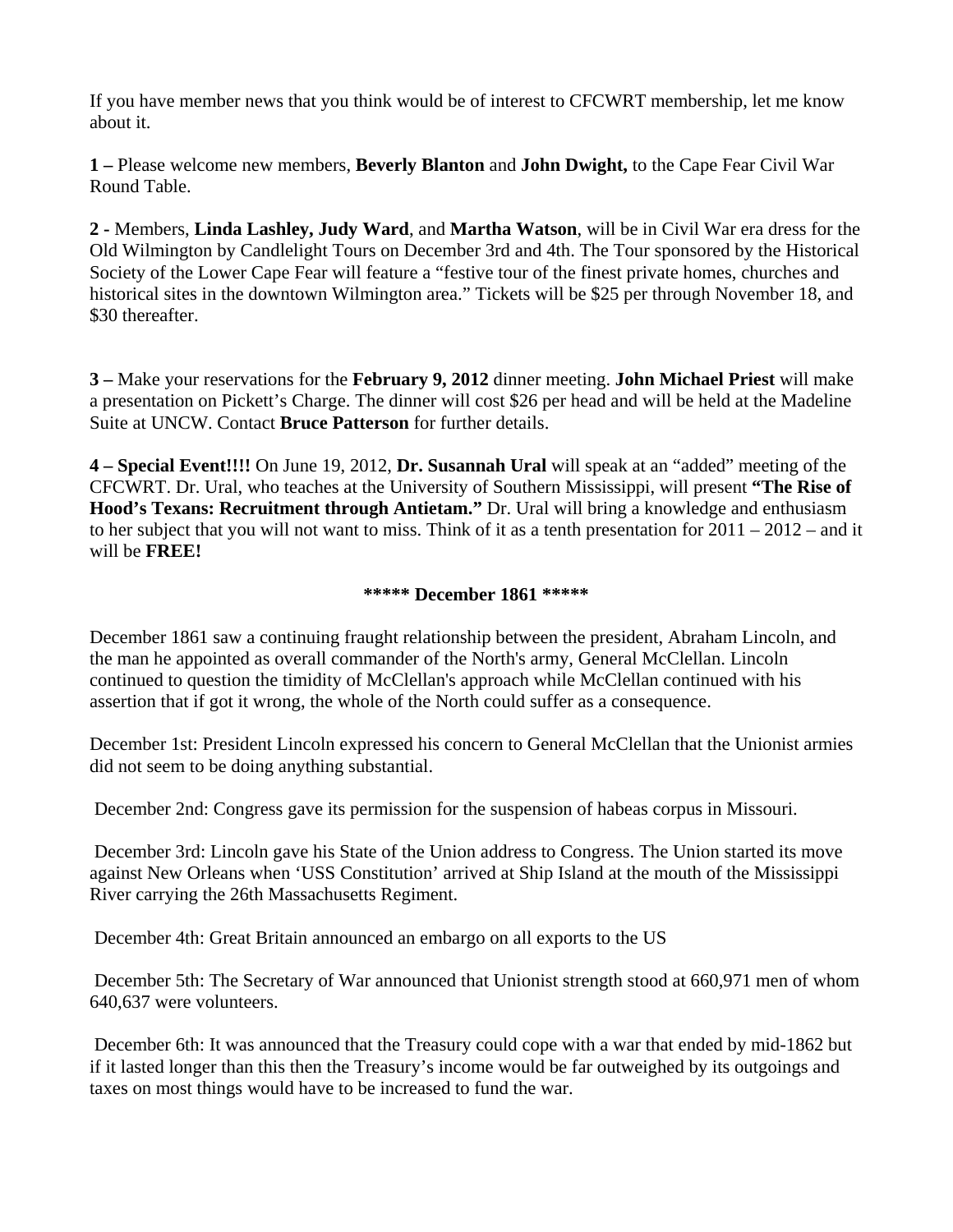December 7th: In a scene that mirrored the 'Trent' incident, the 'USS Santiago de Cuba' stopped a British ship, the 'Eugenia Smith' and a Southerner called J W Zacharie was taken off. Zacherie was a purchasing agent for the Confederacy.

 December 9th: The Senate approved the setting up of the Joint Committee on the Conduct of the War. This recognised that previous comments made to the Confederacy, that states rights would not be interfered with once the war was over, was no longer the case and that the internal affairs of the rebel states would be reformed regardless and that the Union would be upheld.

 December 10th: The Confederacy admitted Kentucky to its membership despite the overwhelming evidence that the state was about to fall to Unionist forces.

 December 11th: Charleston was damaged as a result of a fire that swept through the city. Charleston was the most important port in South Carolina.

 December 12th: The success of the Union's navy along the South's coastline was such that cotton farmers started to burn their crop in fear that it might fall into the hands of the Union.

 December 15th: Congress expressed its view that the use of slavery in the South was becoming more and more an issue. The original cause of the war was state's rights but greater knowledge in the Union about slavery put it at the forefront of why the war was being fought. Over the next few months Congress passed a number of laws such as the military could no longer return to the South fugitive slaves; that slavery was to be outlawed in the District of Columbia; that any slave state that offered to give up slavery would be given financial assistance from the Union.

 December 18th: Lord Lyons, the British ambassador in Washington DC, received a message from the British government that he was to demand the release of Mason and Slidell. If the Union failed to do this within 10 days, he had instructions to break off diplomatic relations.

December 19th: Lyons met the US Secretary of State, Seward.

December 20th: Two British warships arrived in Canada as a result of the 'Trent' affair.

 December 21st: The meetings between Lyons and Seward continued. Both Seward and Lincoln recognised that there was a real risk of war with the British if their demands went unheeded.

 December 23rd: The Cabinet was advised by Seward that Captain Wilkes made an error in taking off Mason and Slidell and that he should have brought in the 'Trent' and its 'contents' as the ship had violated its neutral status. Seward made it clear that the seizure of the Confederate commissioners was unlawful whereas the seizure of the 'Trent' as an entity would have been lawful.

 December 24th: Congress passed a series of duties that were to be added to tea, coffee, sugar and what were classed as "luxury goods".

 December 25th: Despite it being Christmas Day, the Cabinet and the President were in discussions on what to do with Mason and Slidell. Fighting was reported at Fort Frederick in Maryland and Cherry, western Virginia.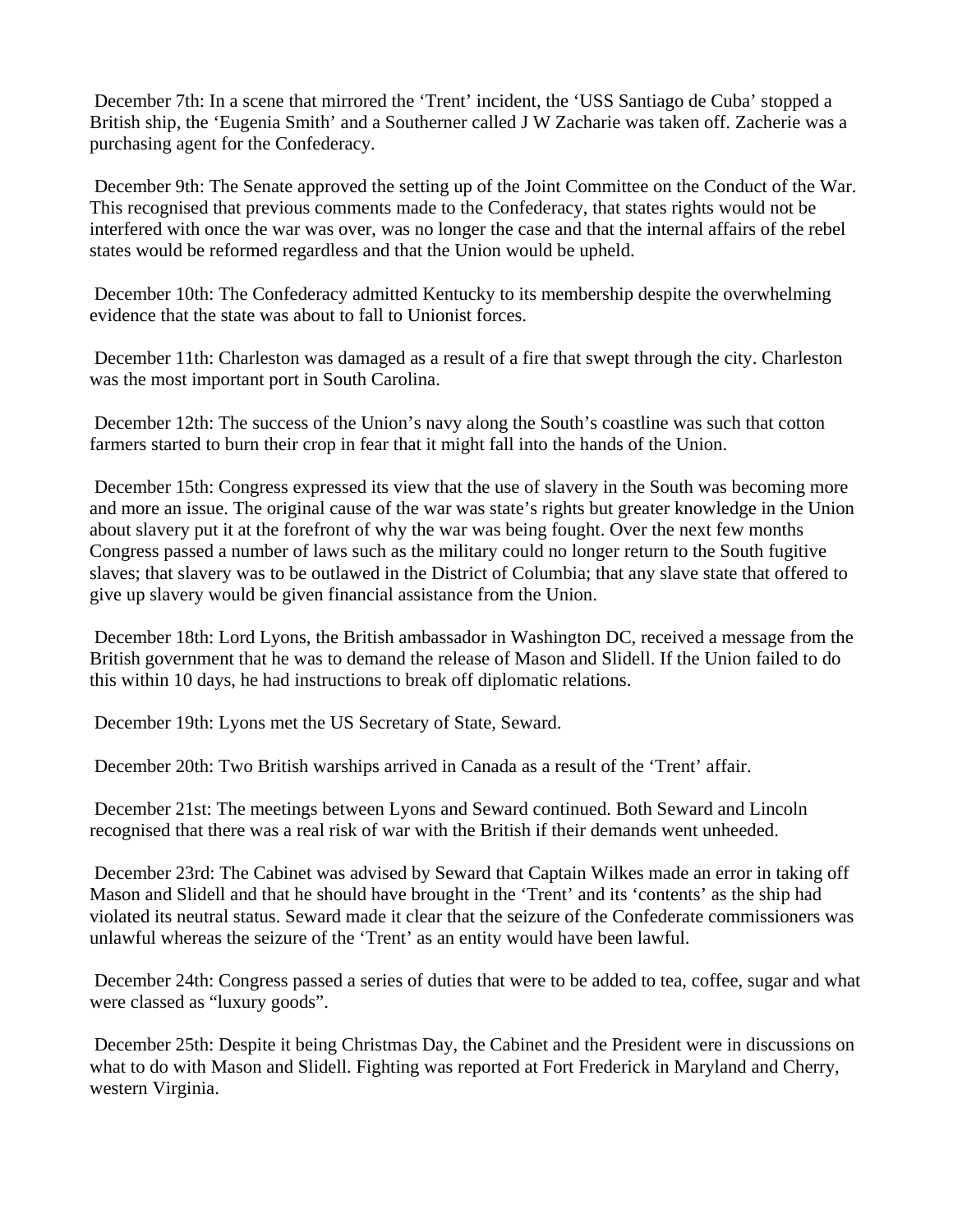December 26th: It was announced that Mason and Slidell would be released because their arrest was illegal. It was further announced that Captain Wilkes had acted without the knowledge of the government.

 December 30th: Mason and Slidell (seized on November 8, 1861) were handed over to Lord Lyons. They were immediately put on a ship to England. Lyons then released his own interpretation of the law regarding "neutral nations" and it was at odds with Seward's and, ironically, found support among many Americans. However, with the issue resolved, relations between the North and Great Britain improved.

 December 31st: President Lincoln pressed his army commanders for more action. However, McClellan did not hear his message as he was ill.

Source: <http://www.historylearningsite.co.uk/december-1861-civil-war.htm>, accessed October 30, 2011.

#### **\*\*\*\*\* Through the Blockade \*\*\*\*\***

The Fire-Eaters and the Abolitionist of late 1860 and early 1861 believed their causes just, their foes irrational, and their specific causes achievable only by war. Among the majority of Americans, few really expected war, but if war did come, few - including the radicals - initially expected a conflict of long duration. As the crisis escalated, resolute men in Washington and Montgomery looked beyond the rhetoric and saw the reality of a coming armed conflict that neither side was prepared to wage. These resolute men began the actions necessary to secure the materials of war that would be required.

Both the governments of the North and South engaged in a contest to equip and field armies to achieve their aims. The North had a decided advantage of having industries that could eventually equip the large armies necessary to subdue the rebellious states of the South. However; in the early days, agents from the United States and the Confederate States were dispatched to Europe to secure arms and accoutrements. Thus began a game to secure weapons of every description, but more so, it began a game to deny those weapons to the other side.

This article will be the first in a series that will examine the early efforts of several men in the United States and in the Confederate States to arm and to supply the untrained mobs who will flock to their respective banners. This article will focus on Edward Clifford Anderson, a past mayor of Savannah, planter and businessman, and a former United States Navy officer. Even before the events at Fort Sumter, Anderson will be in Richmond purchasing heavy ordinance from the Tredegar Iron Works for the State of Georgia. Secretary of War, Leroy Pope Walker, will engage Anderson to purchase similar ordinance for Confederate emplacements in Mobile, Savannah, and New Orleans. Anderson's efforts as an arms buyer will intensify after he is summoned to Montgomery by Jefferson Davis.

President Davis personally commissioned Anderson as a major in the Corps of Artillery and ordered him proceed to Europe. Anderson's mission was to buy war materials and to probe the conduct of Captain Caleb Huse whose recent actions had caused suspicion. Secretary Walker had instructed Anderson, "You are hereby authorized, should circumstances in your opinion demand it, to supercede Captain Caleb Huse …. and to take possession of any assets or credits placed to his account as [our] agent." Anderson, accompanied by James Heyward North, sailed on the *Camilla* from Savannah on May 25, 1861 and arrived in England on June 22.

Within days, Anderson met with Caleb Huse and J.D. Bulloch (Confederate Navy) and met with representatives of Fraser, Trenholm & Co. For the next six months, Anderson noted in his diary the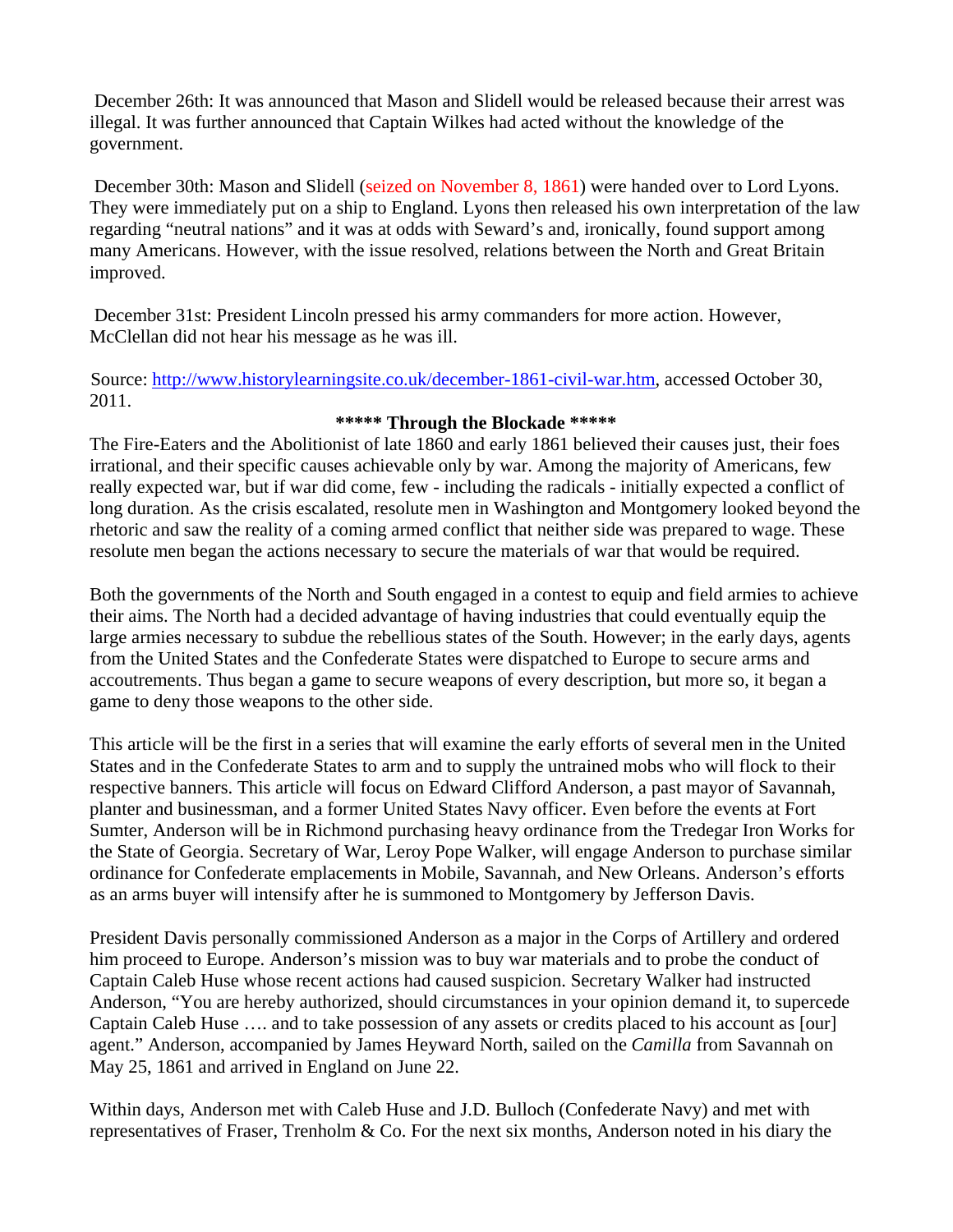difficulties he and Huse had in buying guns, ammunition, medicines and other supplies. During this period, he found Huse to be both capable and trustworthy. Anderson and Huse, in a letter to Walker, complained of insufficient funding, Yankee spies who stalked them, suppliers who demanded large cash payments, and British government reluctance to allow them to ship arms. Anderson was highly upset by the proposed shipping cost that some companies sought. He also informed Walker that it, "may be necessary …. to unite with Mr. J.D. Bulloch in the purchase of a fast steamer, sending her over under his command."

#### From *Confederate Foreign Agent: The European Diary of Major Edward C. Anderson:*

In early September Anderson and Huse, in cooperation with Bulloch, bought *Fingal,* an iron-framed twin-masted screw-steamer of 463 tons. Six week later, with a British captain and crew, flying a British flag, *Fingal* steamed from Greenock, bound according to her papers, "for British Honduras." On board were Anderson, Bulloch, and John Low (Bulloch's assistant), and concealed beneath her deck was a cargo of munitions and supplies valued at more than \$250,000: about 15,000 Enfield rifles, 1,000,000 cartridges, 2,000,000 percussion caps, 3,000 cavalry sabers, 500 revolvers, two 2 ½ -inch and 24 ½ rifled cannons with 8,000 shells, 400 barrels of gunpowder and large quantities of medicines, blankets, clothing and other supplies. Wrote Bulloch, "No single ship ever took into the Confederacy cargo so entirely composed of military & naval supplies…."

Anderson and the *Fingal* arrived in the Savannah River on November 13<sup>th</sup>. Within days, Major Anderson was in Richmond and reported his activities to President Davis. Anderson also met with Secretary of Navy, Stephen Mallory, and put forth an idea that could have impacted the course of the war. Anderson proposed that the Confederacy secure fast steamers and put the ships under command of his former USS *Constitution* shipmate, John Newland Maffitt. As reported in his diary, "Mr. Mallory met my suggestions with evident discourtesy, intimating to me that the Navy Dept would regulate its own affairs & that there were other officers under his control just as good as Maffitt."

Major Anderson refused offers of jobs in Richmond and returned to Savannah where he served under Robert E. Lee. He felt his talents were underutilized in building and commanding defensive works around Savannah. After the fall of Savannah, Anderson was in Charleston where he was in command until the fall of that city. He and his Georgians joined General William J. Hardee as they marched into North Carolina where they joined Joe Johnston in a last attempt to stop William T. Sherman's army. Anderson returned to Savannah after the war ended and began again in a devastated country to make his living. He had cast his die with the South, lost his wealth, but he would again work hard to return Savannah to prosperity.

Anderson's diary provides a great description of his duties in Europe. Intrigue and stealth are elements in his description of a foreign agent. It also shows him to be a most efficient man who performs his duties with dispatch. He is blunt and to-the-point in his dealings with superiors and subordinates.

Had Mallory implemented Anderson's suggestion in 1861, what could have been the outcome?

Source: Edward C. Anderson, *Confederate Foreign Agent: The European Diary of Major Edward C. Anderson,* ed. W. Stanley Hoole [University, Alabama: Confederate Publishing Co., 1976]. 1-15.

Editor

**\*\*\*\*\* November Meeting \*\*\*\*\***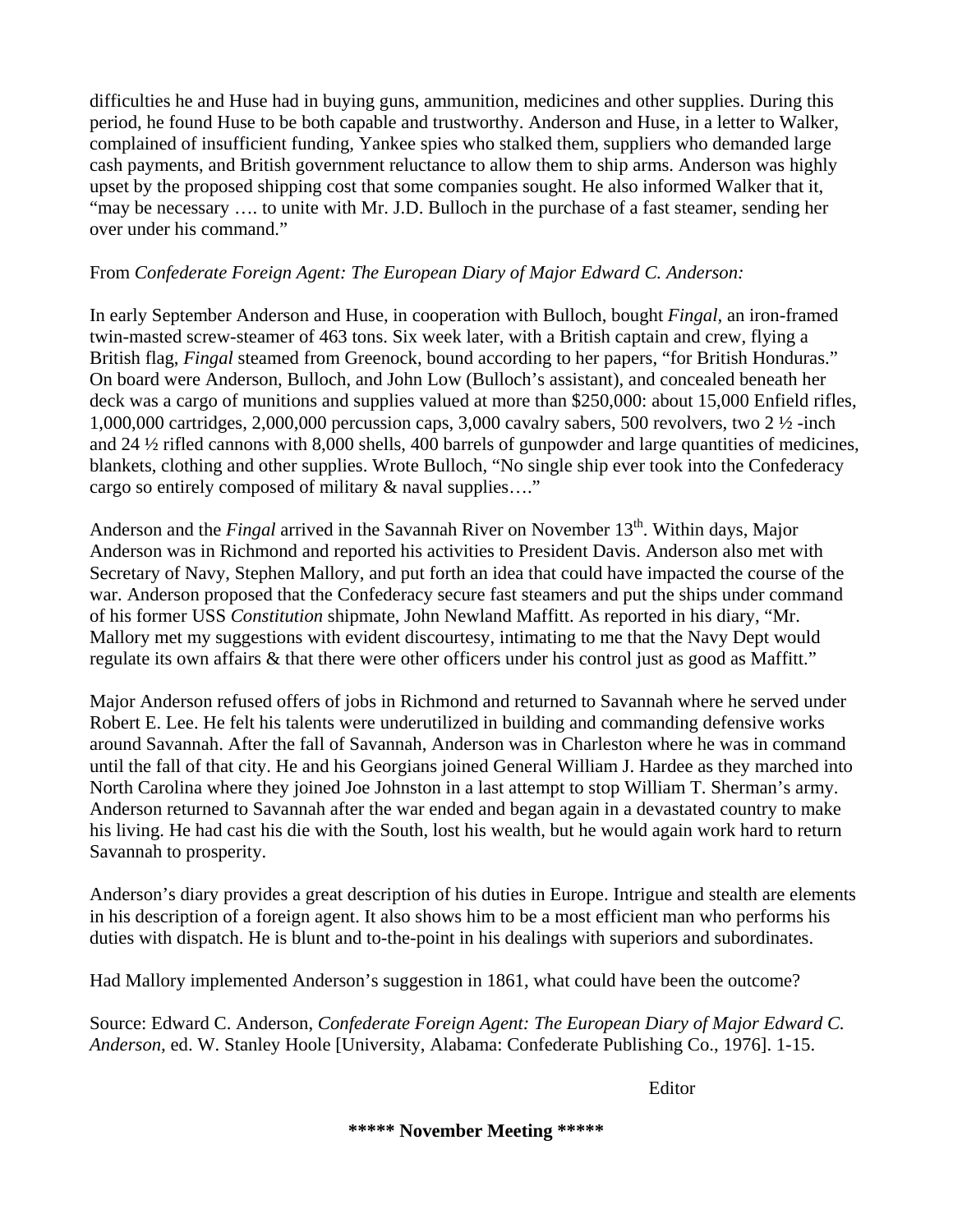#### **Undaunted Heart: The True Story of a Southern Belle & a Yankee General**

**"**When I was a little girl, my granny would hold out her hands, point to her rings, and say to my sister and me, 'Ellie, when you grow up, this ring will be yours. Suzy, when you grow up, this ring will be yours.' We'd hug her and wonder how long it would be before we were grown up!"



**Eleanor (Ella) Hope Swain**



**Suzy Barile**

**Suzy Barile** presented the audience at our November meeting with the remarkable details of a love story. Barile presented the story of her great-great-grandparents and their unlikely union that took place shortly after the Civil War ended in April 1865. Her great-great-grandmother, Eleanor (Ella) Hope Swain, and her great-great-grandfather, General Smith Dykins Atkins, were from very different worlds. Ella was daughter of a former North Carolina governor and University of North Carolina president, Smith was a Yankee lawyer, newspaperman, and Union general. In a Chapel Hill that had endured hardships and losses in a long civil war, Ella and Smith's romance and marriage was indeed hard for the locals to phantom.

"Nearly a century and half after Ella and the general met, I found a cardboard folder in my mother's attic that contained Ella's letters to her parents. The correspondence revealed a love that transcended the bitterness of war and scandal."

"After reading Ella's words, I knew I had to tell their story."

Suzy used these old letters from Ella to her parents as the basis for *Undaunted Heart.* In her book, Barile shared the events of Ella's life and the changes she experienced as a result of meeting a handsome Yankee officer who had been sent to protect the University of North Carolina. According to a neighbor, Mrs. Cornelia Phillips Spencer, Ella and Atkins "'changed eyes' at first sight and a wooing followed."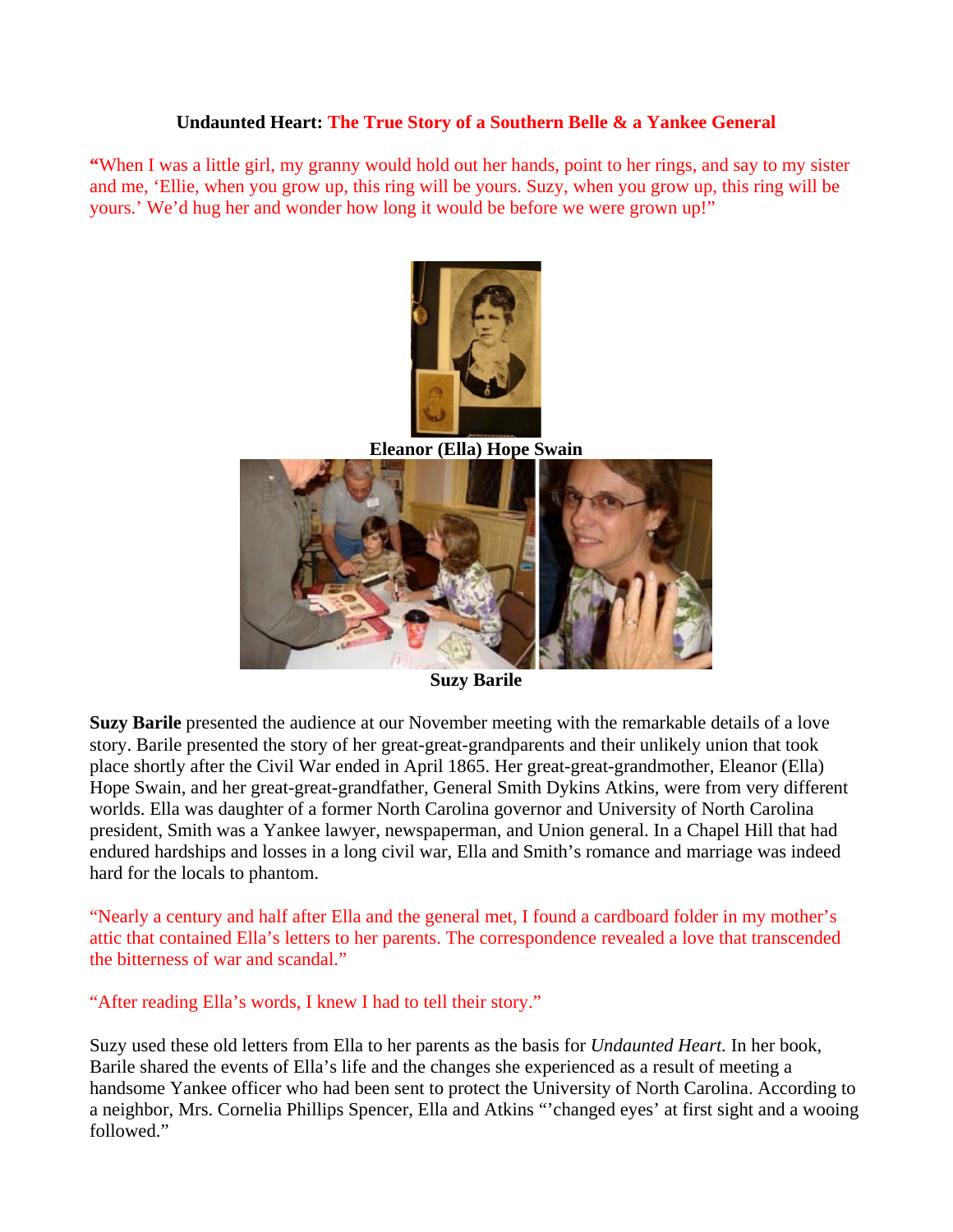Unlike that of Eric Segal's fictional *Love Story* of 1970, this story, which encompassed a difficult period in this country's history, was true. If you are interested in the further details, get a copy of *Undaunted Heart* (grab a tissue, if so inclined) and prepare to be captivated.

#### **\*\*\*\*\* Comments and Suggestions \*\*\*\*\***

Comments and suggestions to make the Cape Fear Civil War Round Table and "The Runner" more relevant to your Civil War experience are welcomed. Send them to me at [tpwinstead@gmail.com.](mailto:tpwinstead@gmail.com) Please include "CFCWRT News" in your Subject line.

Regarding a Trivia Question in last month's *Runner:*

#### **RICHARD MEAD DID NOT GRADUATE 1ST IN THE CLASS OF 1857 USMA, HE WAS SECOND . JOHN C. PALFREY OF BOSTON,MASSACHUSTTS WAS 1ST IN A CLASS OUT OF 38. PLEASE SEE "EDWARD PORTER ALEXANDER" BY MAURY KLEIN 1957, PAGE 14. HOWEVER E.P ALEXANDER WAS 3 RD**

I appreciate receiving comments about *The Runner* because it means someone is reading it. It also means, I need to do some more research.

Richard K. Meade, Jr. was E.P. Alexander's roommate while at West Point. I found two sources that stated Meade was first in the class of 1857. I did not check further. ([http://www.civilwarsignals.org/1st/epalexander/epalexander.html\)](http://www.civilwarsignals.org/1st/epalexander/epalexander.html) As the reader pointed out, other sources gave that distinction to John C. Palfrey.

When sources differ, it is best to consult an authority on the subject. I have been in touch with researchers at West Point and have requested further information about the class rankings in the class of 1857. The cadets receive scores on their actions every day they are at the academy. I hope to see exactly how overall ranking is calculated. I hope to hear from the West Point researchers in a short while, but I believe our reader is correct in his statement.

In the *Official Register of Officers and Cadets of the U.S. Military Academy* (First Class 1857), Meade had top ranking in 3 of the 6 disciplines (including Engineering), and 3 second rankings in the others with 16 demerits for the year. Palfrey had top ranking in 2 of 6 disciplines, 2 second rankings, and 1 fifth ranking with 6 demerits for the year. In examination of registers for the Second Class of 1856, the Third Class of 1855, and the Fourth Class of 1854, Palfrey ranked ahead of Meade each year. NOTE: Being an engineer by training, I put much stock in Meade's ranking as the #1 engineering student in his First class. The register also showed that Palfrey was age 19 years 6 months upon admission; Meade was 16 years 10 months.

Editor

#### **\*\*\*\*\* Parting Words \*\*\*\*\***

William T. Sherman became the superintendent of the Louisiana Military Seminary in Alexandria during 1859. When Louisiana left the Union on January 26, 1861, Sherman faced a decision, a decision that for him had little room but for one choice. Sherman was all in for the Union. He remained at his post for one additional month, collected his final paycheck, and left his colleagues with these words,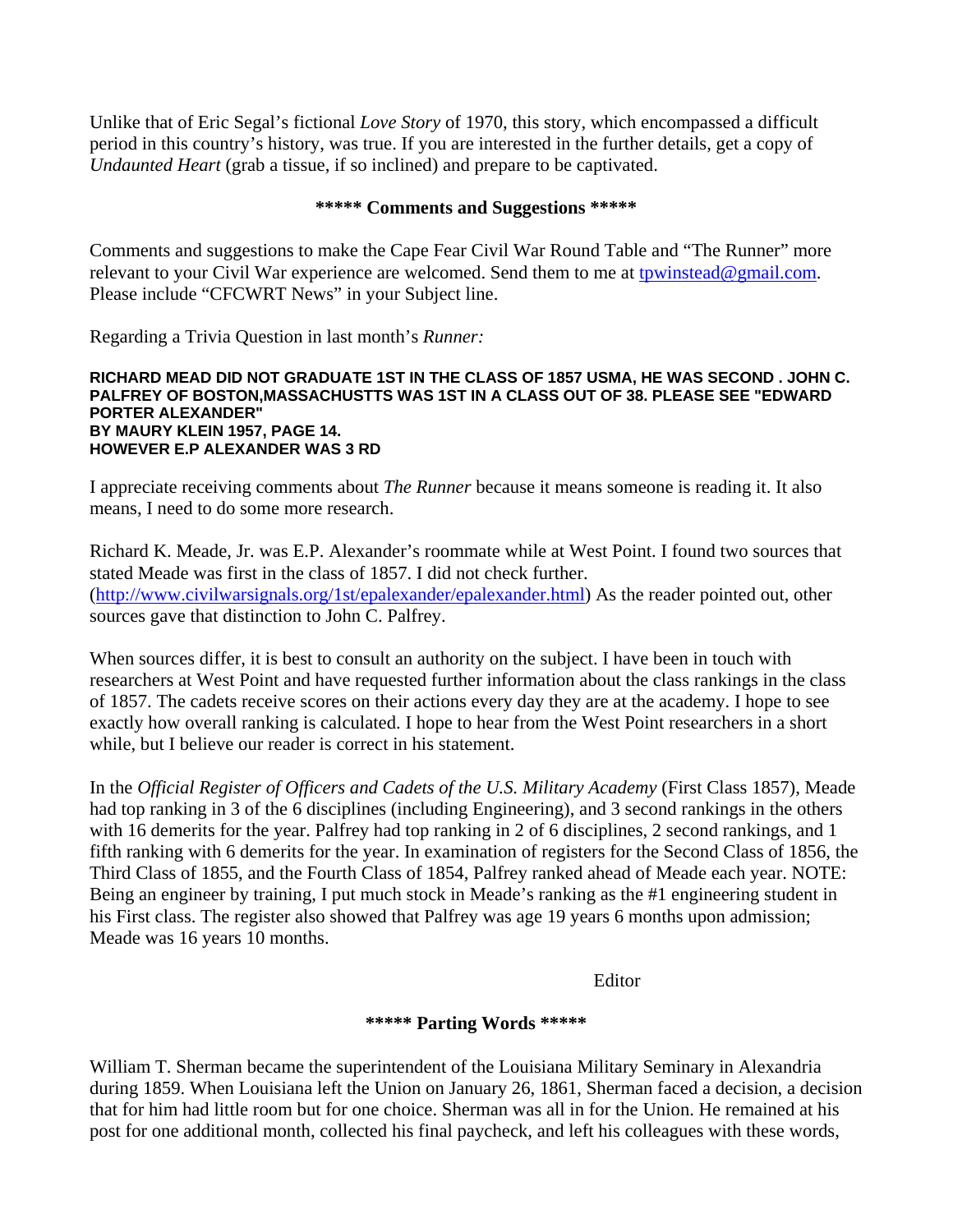"**You are rushing into war with one of the most powerful, ingeniously mechanical and determined people on earth."**

Source: Noah Andre Trudeau, *Southern Storm: Sherman's March to the Sea* [New York: HarperCollins Publishers, 2008], 25.

\*\*\*\*\*

Edward C. Anderson also had a decision to make in 1861. In his diary, he told of his decision and his uneasiness with the state to his north.

**….. I had decided that under the circumstances it would be impossible for me to stand aloof in the conflict which was pending. I decided to go up to Montgomery and have a talk with the authorities there. Meantime my heart was very heavy within me. I disapproved entirely of the rash course of the politicians of the country North and South, and believed that Georgia especially had been led by the nose by South Carolina. I had been reared under the U S flag in the Navy and was to the innermost recess of my nature, attached to its folds, yet the die was cast & my lot as a Southern man with it.**

Source: Edward C. Anderson, *Confederate Foreign Agent: The European Diary of Major Edward C. Anderson,* ed. W. Stanley Hoole [University, Alabama: Confederate Publishing Co., 1976], 16.

Editor

#### **\*\*\*\*\* Trivia Question Answers December 2011 \*\*\*\*\***

**1 -** The Eighth Texas Cavalry was mustered into Confederate service at Houston in September 1861. The Eighth was initially led by **Benjamin Franklin Terry**; hence, their name Terry's Texas Rangers. Where did the Texans first charge into battle? They were engaged in a small action near Woodsonville, Kentucky on December 17, 1861. Colonel Terry was killed in this engagement. Thomas Lubbock, John Austin Wharton, Thomas Harrison, J.F. Matthews, and others followed Terry as commander of the Eighth Texas. The Texans were known as a hard hitting unit who fought mounted or on foot. They fought at Shiloh, Murfreesboro, Bardstown, and a many other engagements during 1861 – 1865. Source: [http://www.terrystexasrangers.org](http://www.terrystexasrangers.org/) , accessed November 11, 2011.

**2 -** On July 23, 1864, General John Bell Hood asked the commander of the Eighth Texas to provide him with a capable officer and men to reconnoiter Sherman's artillery batteries which were shelling Atlanta. Who was that officer and what became of this detached unit? Captain **Alexander May Shannon** became the leader of what became known as the "Shannon Raiders." This small force, armed with repeating rifles and pistols, became a commando type unit which would strike at Union invaders with intense savagery. Yankee bummers were special targets of Shannon and his men. During Sherman's "March to the Sea," Shannon's men were cited for actions against the invaders and the invaded civilian population.

Judson Kilpatrick reported on February 22, 1865, the Union troops who had surrendered to the Eighth Texas had been killed and their bodies mutilated. Notes had been attached to their corpses – **Death to Foragers**. Kilpatrick was supposed to have accused Joe Wheeler and his men, including Shannon, of fighting "under a black flag." This controversy continued until the end of the war.

On April 15, 1865 when Joe Wheeler informed Shannon that surrender was imminent, the Texans refused to put down their arms, but decided to make their way to the Trans-Mississippi to join Kirby Smith. Supposedly, some of Shannon's men acquired new mounts from nearby Union forces and began to make their way home. After the war, the men of Shannon's command made little mention of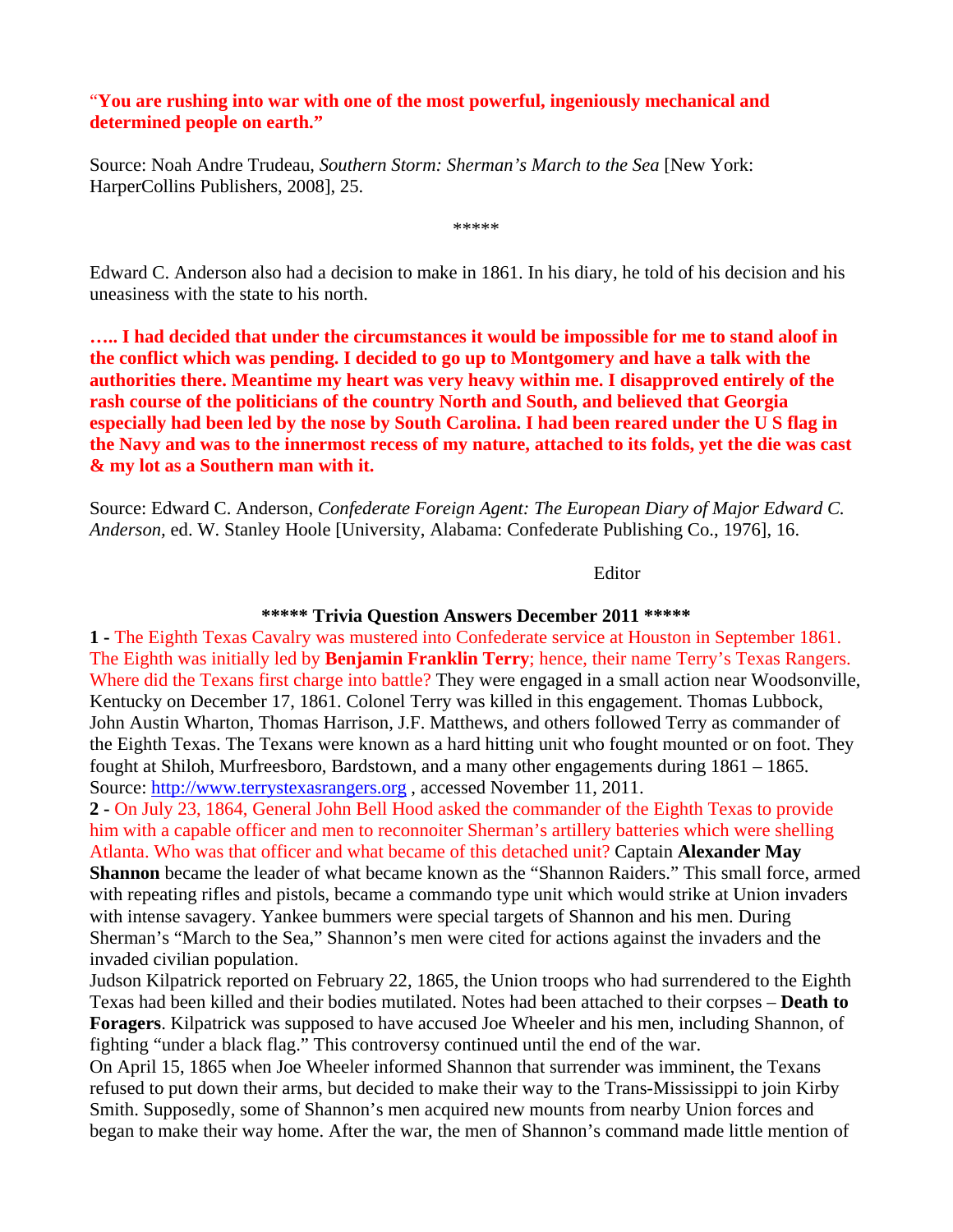their wartime experiences. Alexander Shannon said it best, "I have never had a desire to fly into print and get up controversies over matters that are so long past."

Source: [http://www.terrystexasrangers.org/histories/mhtsw/shannons\\_scouts.html](http://www.terrystexasrangers.org/histories/mhtsw/shannons_scouts.html) , accessed November 12, 2011.

**3 -** The Eighth Texas served mainly in the Western Theater, but their last action was with Joseph E. Johnston's army in North Carolina. What was the last major battle in which these veteran Texans were engaged? Who was their newest and youngest member when they engaged in this battle? The **Battle of Bentonville** was the last major battle in which the Eighth Texas was engaged, March 19 – 21, 1865. Until the end, the Eighth Texas answered the call to battle with their usual tenacity.

**Willie Hardee,** the only son of Lt. General William J. Hardee, begged this father to allow him to join the Texans so he could win his rank. Willie refused to join Johnston's staff as an aide and he reported said, "he would not have rank until he won it." General Hardee finally gave his consent.

On March  $21<sup>st</sup>$ , Hardee ordered the Fourth Tennessee and Eighth Texas forward to attack the advancing units of Mower's command.

"Forward, Rangers! Doc Matthews (Captain Doc Matthews of the Eighth Texas) hollered. "Front into line." One of the Texans noticed that Private Hardee took his place in the front rank, the general and the son "tipped their hats to each other." For a moment there was a terrible stillness: "Everything was so plain and clear," recalled one Ranger, "you could see the [Yankees] handling their guns and hear their shouts of command." Drawing his sword, General Hardee gave the order and led the charge on a borrowed horse."

Hardee and his men met Mower's attack and drove the enemy back, but a victory was short-lived. Willie Hardee was to suffer a mortal chest wound.

Source: Mark L. Bradley, *The Battle of Bentonville: Last Stand in the Carolinas* [Campbell, CA: Savas Publishing Company, 1996], 382-395.

**4 -** Who surrendered the city of Raleigh and the state of North Carolina to General William T.

Sherman? Former governors, David L. Swain and William A. Graham, took on this duty on behalf of Governor Zebulon B. Vance. Ella Swain's father, David, had been North Carolina's governor while in his early thirties and President of the University of North Carolina from 1836 until his death in 1868. About 3 o'clock in the evening, in company with Gov. Graham, who had risked life and reputation on behalf of the community to an extent, I delivered the keys of the State House to Gen. Sherman, at the gubernatorial mansion, then his headquarters, and received his assurance that the Capitol and the city should be protected, and the rights of private property duly regarded.

Source: Suzy Barile, *Undaunted Heart: The True Story of a Southern Belle & a Yankee General* [Hillsborough, North Carolina: Eno Publishers, 2009], 9-10.

**5 -** How did Ella Swain's mother react to the presence of a Yankee officer in her home? From *Undaunted Heart:*

Within the Swain household, however, tension was mounting. Even though Ella and Atkins were wooing, and Atkins and David Swain had become fast friends, Mrs. Swain had no interest in friendship with the general or anyone in the Union army, "so great was her hate for the Yankees," wrote her great-great-granddaughter "Wuff" Newell years later.

'We will never give up the strife until exterminated of freed and restored to a peaceful security and our own independence.'

Suzy recounted the family lore that Mrs. Swain never sat at the same table as her son-in-law. Even years later, the elder Mrs. Swain declined to dine with Atkins. To his credit, Smith Atkins would carry a food tray to Mrs. Swain's room and keep her company while she dined. After Ella's death on June 13, 1881, Smith granted the elder Mrs. Swain's request that the Atkins children remain with her in North Carolina throughout the fall and winter.

Source: Suzy Barile, *Undaunted Heart: The True Story of a Southern Belle & a Yankee General* [Hillsborough, North Carolina: Eno Publishers, 2009], 25, 143.

**6 -** Ella Swain and Smith Atkins were married on August 23, 1865. What was the reaction of University of North Carolina students to the ceremony that took place in the Swain home on Franklin